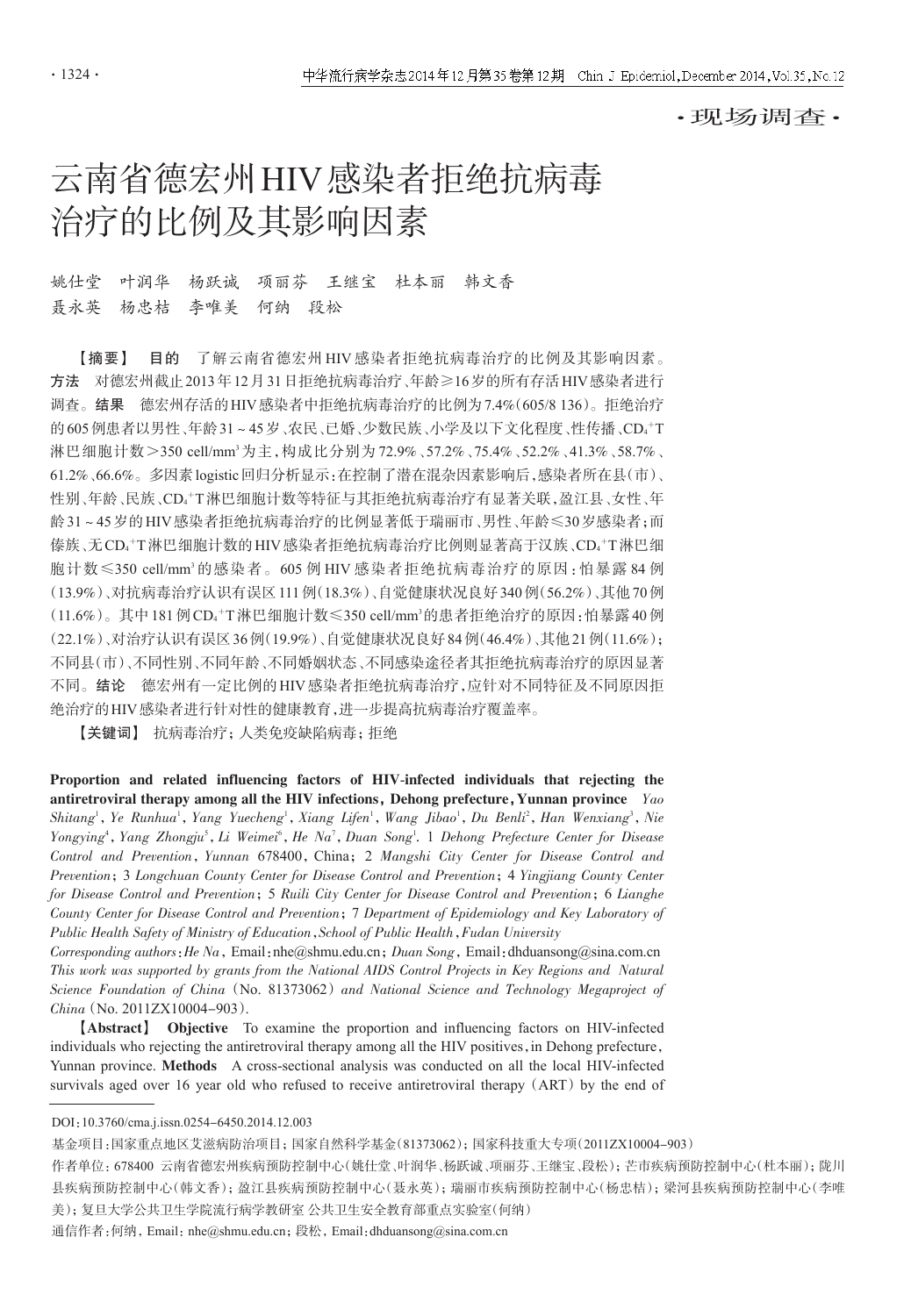2013 in Dehong prefecture. **Results** The proportion of those rejecting the ART among HIV-infected survivals and aged over 16 years old in Dehong prefecture, was 7.4% (605/8 136). Factors related to the 'rejection' among the  $605$  refusals would include: being male  $(72.9\%)$ , aged  $31-45$  years  $(57.2\%)$ , peasants  $(75.4\%)$ , married  $(52.2\%)$ , with minor ethnicity  $(41.3\%)$ , illiterate or only having primary school education (58.7%), infected through sexual contacts (61.2%), and with  $CD_*^+T$ cell counts  $>$ 350 cells/mm<sup>3</sup> (66.6%). Data from the multiple logistic regression analysis indicated that rejecting the ART was significantly associated with areas, gender, age, ethnicity and  $CD_4^+T$  cell counts of the HIV patients. Those who were from Yingjiang county, female, aged 31-45 years old had lower proportions of ART refusals than those who were from Ruili city, male, aged  $\leq 30$  year old. Those who were of Dai minority and had no records on  $CD_+^+T$  cell counts, had higher proportions of ART refusals than those who were of Han ethnicity and had  $CD_4$ <sup>+</sup> T cell counts  $\leq 350$  cells/mm<sup>3</sup>. Reasons for the 605 HIV-infected patients with rejection to the ART would include fear of disclosure of HIV infection status (84, 13.9%), misunderstandings of the effectiveness and side effects of ART  $(111,18.3\%)$ , self-realized wellness  $(340,56.2\%)$  and others  $(70,11.6\%)$ . Of them, reasons for the 181 patients with  $CD_4$ <sup>+</sup>T cell counts  $\leq$ 350 cells/mm<sup>3</sup> that rejecting ART would include fearfulness on the disclosure of HIV infection status  $(40, 22.1\%)$  , misunderstandings of the effectiveness and side effects of ART  $(36,19.9\%)$ , self-realized wellness  $(84,46.4\%)$  and others  $(21,11.6\%)$ . Among those who rejected ART, reasons for that would vary by areas, gender, age, marital status and routes of HIV transmission,according to the results from Chi-squared tests. Conclusion A substantial proportion of HIV-infected individuals rejected ART in Dehong prefecture of Yunnan province. It was urgently needed to enhance health education programs of ART tailored for those HIV-infected patients, according to different characteristics and reasons for rejection, so as to promote the ART in this prefecture.

【Key words】 Antiretroviral therapy; Human immunodeficiency virus; Refusal

云南省德宏州自2004年7月起实施开展了大规 模的免费高效抗反转录病毒治疗(HAART)工作以 来,显著改善了艾滋病患者的生存状况[1-3]。截止 2013年12月德宏州本地存活感染者的抗病毒治疗 比例达 79%,符合抗病毒治疗条件患者(CD<sub>4</sub>+T淋巴 细胞计数≤350 cell/mm3 或报告为 AIDS)的抗病毒 治疗覆盖率达到89%,为了解应治但未治的患者能 否入组抗病毒治疗,于2014年1月对未参加抗病毒 治疗的患者进行调查,本研究对拒绝参加抗病毒治 疗的患者进行分析。

### 对象与方法

1. 研究对象:截止 2013 年 12 月 31 日现住址为 德宏州的 HIV 感染者有 8 502 例,年龄≥16 岁且存 活的感染者有8 136例,对其中从未参加过抗病毒治 疗的 1 700 例(20.9%)进行调查,除了外出(643 例, 37.8%)、羁押和正在吸毒(339 例,19.9%)以及其他 原因(113例,6.6%)外,605例患者拒绝抗病毒治疗, 本研究对其进行分析。

2. 调查方法:利用 2014 年 1 月 1 日下载的中国 疾病预防控制中心信息管理系统艾滋病抗病毒治疗 数据库及疫情库进行对接,找出德宏本地从未参加 过抗病毒治疗的存活患者进行未治疗原因调查,调 查的具体原因为:怕暴露、自觉健康状况良好(回答 自身感觉良好和不承认自己有病)、对治疗认识有误 区(回答怕药物毒副反应和不相信治疗效果)、其他。

3. 统计学分析:利用SPSS 11.5软件进行描述和 统计学分析,运用logistic回归模型对拒绝治疗的影 响因素进行单因素和多因素分析。P<0.05为差异 有统计学意义。

#### 结 果

1. 一般情况:605 例拒绝抗病毒治疗的 HIV 感 染者以男性、年龄31~45岁、农民、已婚、傣族、小学 及以下文化程度、性传播、CD4+T淋巴细胞计数> 350 cell/mm3 为主,构成比分别为 72.9%、57.2%、 75.4%、52.2%、41.3%、58.7%、61.2%、66.6%。

2. 拒绝抗病毒治疗HIV感染者比例及其影响因 素:德宏州本地存活的HIV感染者中拒绝抗病毒治 疗的比例为7.4%(605/8 136),不同特征的存活HIV 感染者中拒绝抗病毒治疗的比例,见表 1。单因素 logistic回归分析显示,HIV感染者拒绝抗病毒治疗 与其所在县(市)、性别、年龄、婚姻、民族、感染途径、 CD4 <sup>+</sup>T淋巴细胞计数等特征均有显著关联。进一步 的多因素logistic回归分析显示,在调整控制了潜在 混杂因素影响后,感染者所在县(市)、性别、年龄、民 族、CD4+T淋巴细胞计数等特征与其拒绝抗病毒治 疗有显著关联,盈江县、女性、年龄31~45岁的HIV 感染者拒绝抗病毒治疗的比例低于瑞丽市、男性、年 龄≤30岁感染者;傣族、无CD4+T淋巴细胞计数的 HIV 感染者拒绝抗病毒治疗比例高于汉族、CD4 <sup>+</sup>T 淋巴细胞计数≤350 cell/mm<sup>3</sup>感染者,见表1。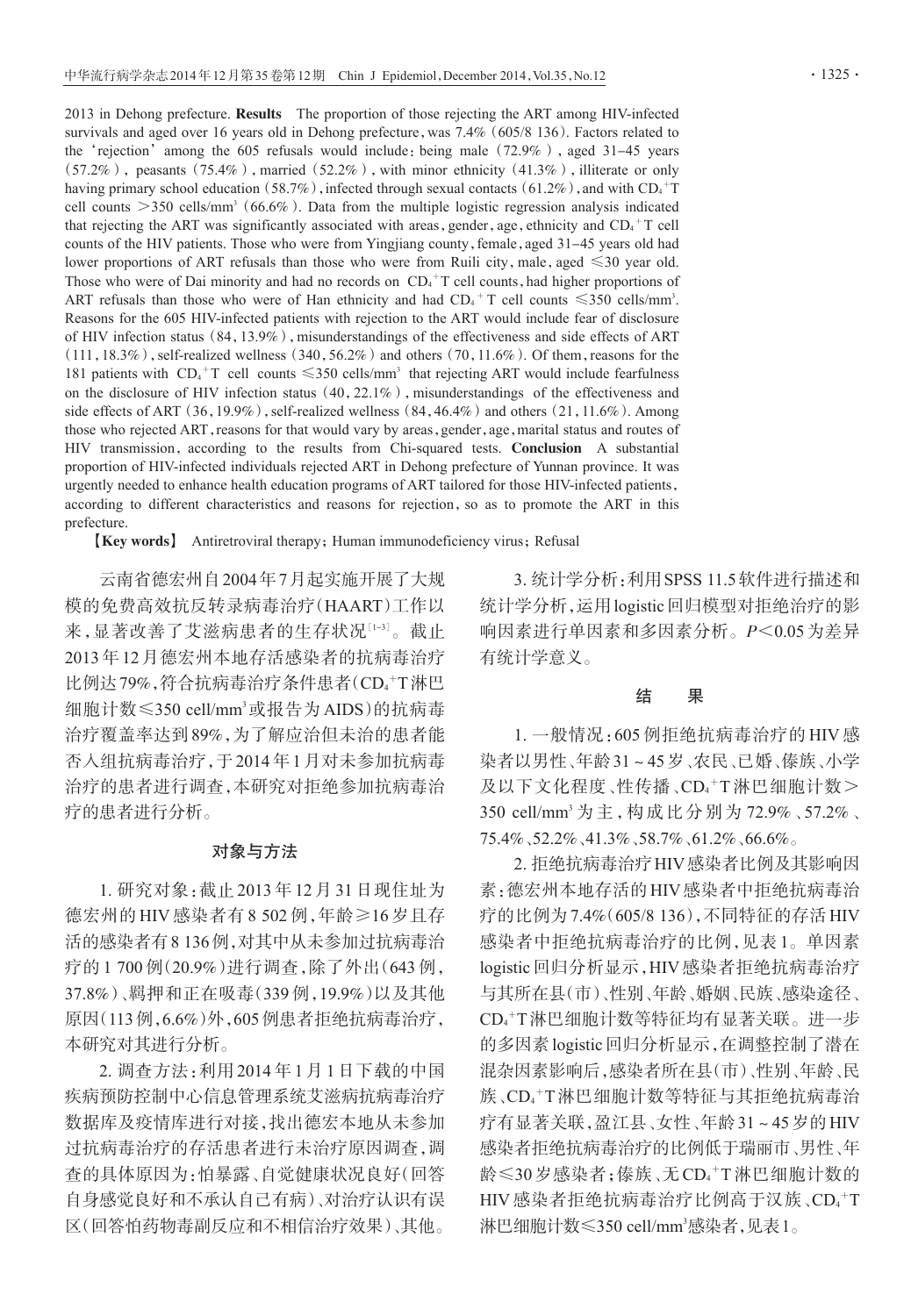表1 德宏州本地存活HIV感染者中拒绝抗病毒治疗者比例及其影响因素

|                                                 | 存活能随访感染者 |                       | 拒绝治疗者 |            | 单因素分析                  |            | 多因素分析                  |       |  |
|-------------------------------------------------|----------|-----------------------|-------|------------|------------------------|------------|------------------------|-------|--|
| 特<br>征                                          | 人数       | 构成比(%)<br>人数<br>比例(%) |       | OR值(95%CI) | $P$ 值                  | OR值(95%CI) | $P$ 值                  |       |  |
| 县(市)                                            |          |                       |       |            |                        |            |                        |       |  |
| 瑞丽                                              | 1710     | 21.0                  | 156   | 9.1        | $\mathbf{1}$           |            | $\mathbf{1}$           |       |  |
| 芒市                                              | 2 1 6 7  | 26.6                  | 185   | 8.5        | $0.93(0.74 \sim 1.16)$ | 0.523      | $0.98(0.78 \sim 1.23)$ | 0.837 |  |
| 梁河                                              | 482      | 5.9                   | 36    | 7.5        | $0.80(0.55 \sim 1.17)$ | 0.257      | $0.86(0.58 \sim 1.27)$ | 0.441 |  |
| 盈江                                              | 2 1 4 5  | 26.4                  | 117   | 5.5        | $0.58(0.45 \sim 0.74)$ | 0.000      | $0.61(0.47 \sim 0.79)$ | 0.000 |  |
| 陇川                                              | 1632     | 20.1                  | 111   | 6.8        | $0.73(0.56 \sim 0.94)$ | 0.014      | $0.85(0.65 \sim 1.11)$ | 0.232 |  |
| 性别                                              |          |                       |       |            |                        |            |                        |       |  |
| 男                                               | 5 2 8 0  | 64.9                  | 441   | 8.4        | $\mathbf{1}$           |            | $\mathbf{1}$           |       |  |
| 女                                               | 2856     | 35.1                  | 164   | 5.7        | $0.67(0.56 \sim 1.81)$ | 0.000      | $0.67(0.54 \sim 1.83)$ | 0.000 |  |
| 年龄(岁)                                           |          |                       |       |            |                        |            |                        |       |  |
| $\leq$ 30                                       | 1509     | 18.5                  | 138   | 9.1        | $\mathbf{1}$           |            | $\mathbf{1}$           |       |  |
| $31\sim45$                                      | 4 8 8 4  | $60.0\,$              | 346   | $7.1\,$    | $0.76(0.62 \sim 0.93)$ | 0.008      | $0.75(0.60 \sim 0.93)$ | 0.010 |  |
| $\geqslant$ 46                                  | 1743     | 21.4                  | 121   | 6.9        | $0.74(0.58 \sim 0.96)$ | 0.021      | $0.78(0.59 \sim 1.03)$ | 0.077 |  |
| 职业                                              |          |                       |       |            |                        |            |                        |       |  |
| 农民                                              | 6 2 9 8  | 77.4                  | 456   | 7.2        | $\mathbf{1}$           |            | 1                      |       |  |
| 非农民                                             | 1838     | 22.6                  | 149   | $8.1\,$    | $1.08(0.89 \sim 1.31)$ | 0.436      | $0.97(0.77 \sim 1.21)$ | 0.786 |  |
| 婚姻                                              |          |                       |       |            |                        |            |                        |       |  |
| 未婚                                              | 1809     | 22.2                  | 169   | 9.3        | $\mathbf{1}$           |            | $\mathbf{1}$           |       |  |
| 已婚                                              | 4 6 6 2  | 57.3                  | 316   | $6.8\,$    | $0.71(0.58 \sim 0.86)$ | 0.000      | $0.84(0.67 \sim 1.05)$ | 0.115 |  |
| 离异或丧偶                                           | 1665     | 20.5                  | 120   | 7.2        | $0.75(0.59 \sim 0.96)$ | 0.023      | $0.94(0.72 \sim 1.23)$ | 0.640 |  |
| 民族                                              |          |                       |       |            |                        |            |                        |       |  |
| 汉                                               | 3 2 7 6  | 40.3                  | 215   | 6.6        | $\mathbf{1}$           |            | $\mathbf{1}$           |       |  |
| 傣                                               | 2 5 9 4  | 31.9                  | 250   | 9.6        | $1.52(1.26 \sim 1.84)$ | 0.000      | $1.55(1.26 \sim 1.91)$ | 0.000 |  |
| 景颇                                              | 1860     | 22.9                  | 108   | 5.8        | $0.88(0.69 \sim 1.11)$ | 0.283      | $0.90(0.69 \sim 1.17)$ | 0.443 |  |
| 其他                                              | 406      | 5.0                   | 32    | 7.9        | $1.22(0.83 \sim 1.79)$ | 0.317      | $1.27(0.86 \sim 1.88)$ | 0.237 |  |
| 文化程度                                            |          |                       |       |            |                        |            |                        |       |  |
| 小学及以下                                           | 4 9 6 8  | 61.1                  | 355   | $7.1\,$    | $\mathbf{1}$           |            | $\mathbf{1}$           |       |  |
| 初中及以上                                           | 3 1 6 8  | 38.9                  | 250   | 7.9        | $1.11(0.94 \sim 1.32)$ | 0.211      | $1.11(0.92 \sim 1.34)$ | 0.276 |  |
| 感染途径                                            |          |                       |       |            |                        |            |                        |       |  |
| 性传播                                             | 5 4 2 6  | 66.7                  | 370   | 6.8        | $\mathbf{1}$           |            | $\mathbf{1}$           |       |  |
| 注射毒品                                            | 2710     | 33.3                  | 235   | 8.7        | $1.30(1.09 \sim 1.54)$ | 0.003      | $1.10(0.90 \sim 1.36)$ | 0.354 |  |
| CD <sub>4</sub> +T淋巴细胞计数(cell/mm <sup>3</sup> ) |          |                       |       |            |                        |            |                        |       |  |
| $\leq$ 350                                      | 2 5 7 0  | 31.6                  | 181   | $7.0\,$    | $\mathbf{1}$           |            | $\mathbf{1}$           |       |  |
| >350                                            | 5 4 5 3  | 67.0                  | 403   | 7.4        | $1.06(0.89 \sim 1.27)$ | 0.519      | $1.08(0.89 \sim 1.30)$ | 0.437 |  |
| 未检测                                             | 113      | 1.4                   | 21    | 18.6       | $3.03(1.84 - 4.98)$    | 0.000      | $2.66(1.61 \sim 4.41)$ | 0.000 |  |

3. HIV感染者拒绝抗病毒治疗的原因:调查显 示,605 例 HIV 感染者拒绝抗病毒治疗的原因情况 为:怕暴露 84 例(13.9%)、对治疗认识有误区 111 例(18.3%)、自觉健康状况良好 340 例(56.2%)、其 他 70 例 (11.6%)。其中 CD4+T 淋巴细胞计数> 350 cell/mm<sup>3</sup>的403 例拒绝治疗的患者中,怕暴露41 例(10.2%)、对治疗认识有误区69例(17.1%)、自觉 健康状况良好246例(61.0%)、其他47例(11.7%);不 同县(市)、不同职业、不同婚姻状态、不同民族、不同 文化程度、不同感染途径者其拒绝抗病毒治疗的原因 不同(表2)。CD4<sup>+</sup>T淋巴细胞计数≤350 cell/mm<sup>3</sup>的 181例拒绝治疗的患者中,怕暴露40例(22.1%)、对

治疗认识有误区36例(19.9%)、自觉健康状况良好 84例(46.4%)、其他21例(11.6%);不同县(市)、不同 性别、不同年龄、不同婚姻状态、不同感染途径者其 拒绝抗病毒治疗的原因不同(表2)。

#### 讨 论

本研究显示,德宏州本地存活的HIV感染者中 拒绝抗病毒治疗的比例为7.4%。多因素logistic回 归分析显示,女性拒绝治疗的比例显著低于男性,原 因可能是女性患者对抗病毒治疗的依从性较男性患 者好[<sup>4</sup>-6] 。年龄>30岁的患者拒绝抗病毒治疗比例 低于年龄≤30 岁的患者,主要原因可能是德宏地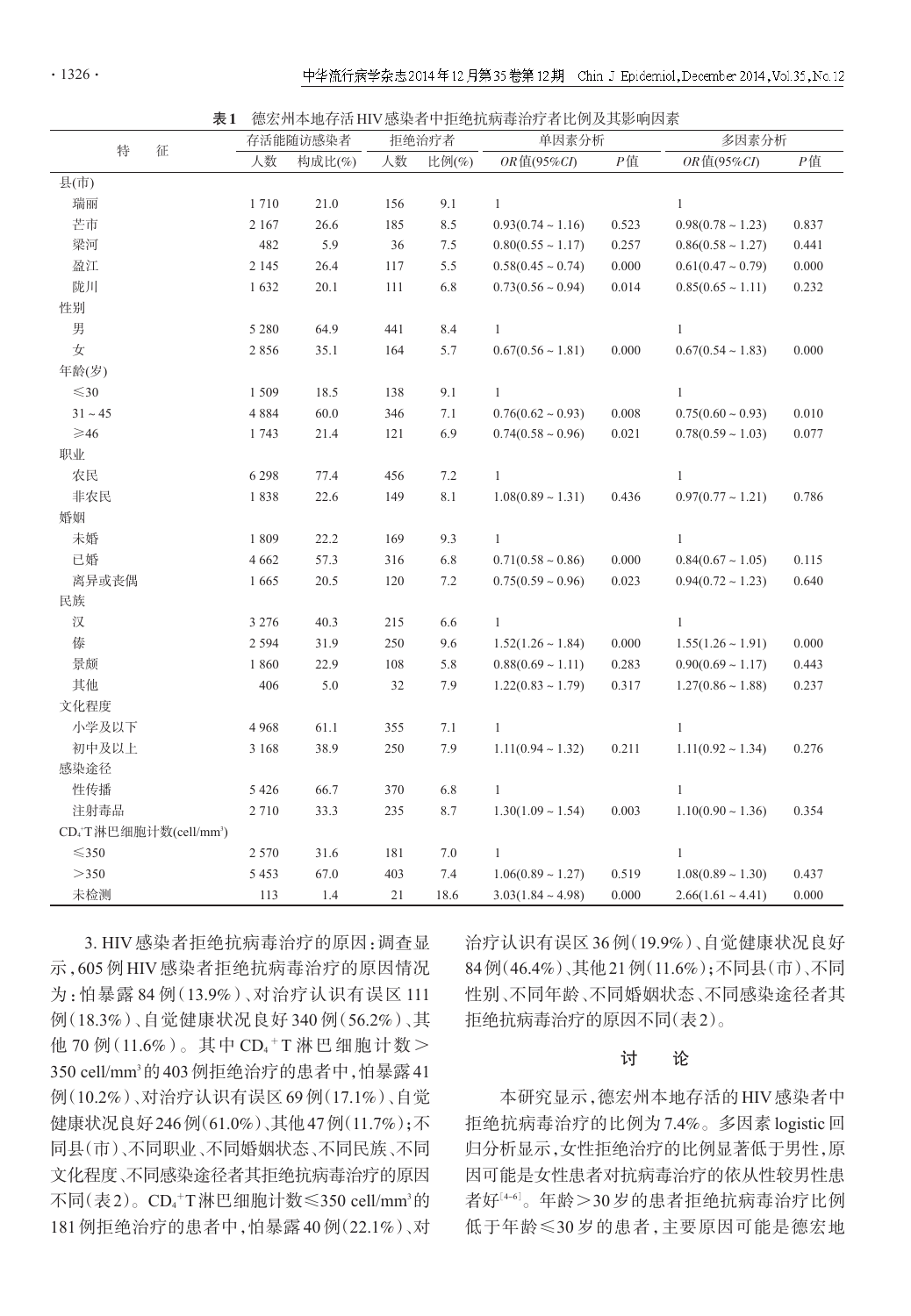|  |  |  |  | 表2 CD4+T淋巴细胞计数>350 cell/mm <sup>3</sup> 和≤350 cell/mm <sup>3</sup> 的 HIV 感染者拒绝抗病毒治疗原因分析 |  |
|--|--|--|--|-----------------------------------------------------------------------------------------|--|
|--|--|--|--|-----------------------------------------------------------------------------------------|--|

|                | $>$ 350 cell/mm <sup>3</sup>                                 |                 |                 |                           |                              |                          |               |                |                 | $\leq$ 350 cell/mm <sup>3</sup> |                 |                 |                          |                                |                          |                 |                |                  |
|----------------|--------------------------------------------------------------|-----------------|-----------------|---------------------------|------------------------------|--------------------------|---------------|----------------|-----------------|---------------------------------|-----------------|-----------------|--------------------------|--------------------------------|--------------------------|-----------------|----------------|------------------|
| 特<br>征         | 合计                                                           | 怕暴露<br>$(n=41)$ |                 | 自觉健康<br>状况良好<br>$(n=246)$ |                              | 对治疗认识<br>有误区<br>$(n=69)$ |               | 其他<br>$(n=47)$ |                 | 合计                              | 怕暴露<br>$(n=40)$ |                 | 自觉健康<br>状况良好<br>$(n=84)$ |                                | 对治疗认识<br>有误区<br>$(n=36)$ |                 | 其他<br>$(n=21)$ |                  |
|                | $(n=403)$                                                    |                 | 人数构成比<br>$(\%)$ |                           | 人数构成比<br>$(\%)$              | 人数                       | 构成比<br>$(\%)$ |                | 人数构成比<br>$(\%)$ | $(n=181)$                       |                 | 人数构成比<br>$(\%)$ |                          | 人数构成比<br>$(\%)$                |                          | 人数构成比<br>$(\%)$ |                | 人数 构成比<br>$(\%)$ |
| 县(市)           |                                                              |                 |                 |                           | $\chi^2$ = 241.67, P = 0.000 |                          |               |                |                 |                                 |                 |                 |                          | $\chi^2 = 86.18$ , $P = 0.000$ |                          |                 |                |                  |
| 瑞丽             | 110                                                          | 6               | 5.5             | 12                        | 10.9                         | 58                       | 52.7          | 34             | 30.9            | 36                              | $\theta$        | 0.0             | 5                        | 13.9                           | 21                       | 58.3            | 10             | 27.8             |
| 芒市             | 127                                                          | 14              | 11.0            | 108                       | 85.0                         | 5                        | 3.9           | $\mathbf{0}$   | 0.0             | 52                              | 15              | 28.8            | 34                       | 65.4                           | 3                        | 5.8             | $\mathbf{0}$   | 0.0              |
| 梁河             | 19                                                           | 1               | 5.3             | 13                        | 68.4                         | 1                        | 5.3           | 4              | 21.1            | 16                              | $\mathbf{1}$    | 6.3             | 6                        | 37.5                           | 7                        | 43.8            | 2              | 12.5             |
| 盈江             | 78                                                           | 6               | 7.7             | 63                        | 80.8                         | 4                        | 5.1           | 5              | 6.4             | 39                              | 13              | 33.3            | 17                       | 43.6                           | 3                        | 7.7             | 6              | 15.4             |
| 陇川             | 69                                                           | 14              | 20.3            | 50                        | 72.5                         | 1                        | 1.4           | 4              | 5.8             | 38                              | 11              | 28.9            | 22                       | 57.9                           | $\overline{2}$           | 5.3             | 3              | 7.9              |
| 性别             | $\chi^2$ = 2.76, P = 0.431<br>$\chi^2 = 29.35, P = 0.000$    |                 |                 |                           |                              |                          |               |                |                 |                                 |                 |                 |                          |                                |                          |                 |                |                  |
| 男              | 283                                                          | 27              | 9.5             | 170                       | 60.1                         | 54                       | 19.1          | 32             | 11.3            | 143                             | 29              | 20.3            | 66                       | 46.2                           | 33                       | 23.1            | 6              | 4.2              |
| 女              | 120                                                          | 14              | 11.7            | 76                        | 63.3                         | 15                       | 12.5          | 15             | 12.5            | 38                              | 11              | 28.9            | 18                       | 47.4                           | 3                        | 7.9             | 15             | 39.5             |
| 年龄(岁)          | $\chi^2 = 7.96, P = 0.241$<br>$\chi^2$ = 14.03, P = 0.029    |                 |                 |                           |                              |                          |               |                |                 |                                 |                 |                 |                          |                                |                          |                 |                |                  |
| $\leq$ 30      | 99                                                           | 15              | 15.2            | 53                        | 53.5                         | 21                       | 21.2          | 10             | 10.1            | 36                              | 6               | 16.7            | 11                       | 30.6                           | 11                       | 30.6            | 8              | 22.2             |
| $31 - 45$      | 233                                                          | 18              | 7.7             | 151                       | 64.8                         | 38                       | 16.3          | 26             | 11.2            | 102                             | 21              | 20.6            | 50                       | 49.0                           | 19                       | 18.6            | 12             | 11.8             |
| $\geqslant$ 46 | 71                                                           | 8               | 11.3            | 42                        | 59.2                         | 10                       | 14.1          | 11             | 15.5            | 43                              | 13              | 30.2            | 23                       | 53.5                           | 6                        | 14.0            | $\mathbf{1}$   | 2.3              |
| 职业             |                                                              |                 |                 |                           | $\chi^2 = 9.61, P = 0.022$   |                          |               |                |                 |                                 |                 |                 |                          | $\chi^2 = 1.89, P = 0.596$     |                          |                 |                |                  |
| 农民             | 311                                                          | 27              | 8.7             | 194                       | 62.4                         | 48                       | 15.4          | 42             | 13.5            | 136                             | 29              | 21.3            | 67                       | 49.3                           | 25                       | 18.4            | 15             | 11.0             |
| 非农民            | 92                                                           | 14              | 15.2            | 52                        | 56.5                         | 21                       | 22.8          | 5              | 5.4             | 45                              | 11              | 24.4            | 17                       | 37.8                           | 11                       | 24.4            | 6              | 13.3             |
| 婚姻             |                                                              |                 |                 |                           | $\chi^2$ = 23.52, P = 0.001  |                          |               |                |                 |                                 |                 |                 |                          | $\chi^2$ = 16.68, P = 0.011    |                          |                 |                |                  |
| 未婚             | 121                                                          | 8               | 6.6             | 64                        | 52.9                         | 34                       | 28.1          | 15             | 12.4            | 45                              | 8               | 17.8            | 14                       | 31.1                           | 18                       | 40.0            | 5              | 11.1             |
| 已婚             | 201                                                          | 29              | 14.4            | 122                       | 60.7                         | 27                       | 13.4          | 23             | 11.4            | 104                             | 26              | 25.0            | 52                       | 50.0                           | 13                       | 12.5            | 13             | 12.5             |
| 离异或丧偶          | 81                                                           | $\overline{4}$  | 4.9             | 60                        | 74.1                         | 8                        | 9.9           | 9              | 11.1            | 32                              | 6               | 18.8            | 18                       | 56.3                           | 5                        | 15.6            | 3              | 9.4              |
| 民族             | $\chi^2 = 23.62, P = 0.005$                                  |                 |                 |                           |                              |                          |               |                |                 | $\chi^2 = 16.00, P = 0.067$     |                 |                 |                          |                                |                          |                 |                |                  |
| 汉              | 139                                                          | 17              | 12.2            | 91                        | 65.5                         | 20                       | 14.4          | 11             | 7.9             | 63                              | 17              | 27.0            | 33                       | 52.4                           | 12                       | 19.0            | 1              | 1.6              |
| 傣              | 173                                                          | 18              | 10.4            | 88                        | 50.9                         | 43                       | 24.9          | 24             | 13.9            | 72                              | 16              | 22.2            | 28                       | 38.9                           | 18                       | 25.0            | 10             | 13.9             |
| 景颇             | 73                                                           | 5               | 6.8             | 52                        | 71.2                         | 6                        | 8.2           | 10             | 13.7            | 32                              | 5               | 15.6            | 17                       | 53.1                           | 3                        | 9.4             | $\overline{7}$ | 21.9             |
| 其他             | 18                                                           | 1               | 5.6             | 15                        | 83.3                         | $\theta$                 | 0.0           | $\overline{2}$ | 11.1            | 14                              | $\overline{2}$  | 14.3            | 6                        | 42.9                           | 3                        | 21.4            | 3              | 21.4             |
| 文化程度           | $\gamma^2 = 8.12, P = 0.044$<br>$\gamma^2 = 4.88, P = 0.181$ |                 |                 |                           |                              |                          |               |                |                 |                                 |                 |                 |                          |                                |                          |                 |                |                  |
| 小学及以下          | 239                                                          | 16              | 6.7             | 149                       | 62.3                         | 44                       | 18.4          | 30             | 12.6            | 107                             | 19              | 17.8            | 56                       | 52.3                           | 19                       | 17.8            | 13             | 12.1             |
| 初中及以上          | 164                                                          | 25              | 15.2            | 97                        | 59.1                         | 25                       | 15.2          | 17             | 10.4            | 74                              | 21              | 28.4            | 28                       | 37.8                           | 17                       | 23.0            | 8              | 10.8             |
| 感染途径           |                                                              |                 |                 |                           | $\chi^2$ = 21.83, P = 0.000  |                          |               |                |                 |                                 |                 |                 |                          | $\chi^2$ = 18.59, P = 0.000    |                          |                 |                |                  |
| 性传播            | 249                                                          | 39              | 15.7            | 145                       | 58.2                         | 38                       | 15.3          | 27             | 10.8            | 105                             | 34              | 32.4            | 44                       | 41.9                           | 14                       | 13.3            | 13             | 12.4             |
| 注射毒品           | 154                                                          | $\overline{2}$  | 1.3             | 101                       | 65.6                         | 31                       | 20.1          | 20             | 13.0            | 76                              | 6               | 7.9             | 40                       | 52.6                           | 22                       | 28.9            | 8              | 10.5             |

区≤30岁的患者外出打工比例较高,以至于无法保 证抗病毒治疗的依从性。已婚患者拒绝抗病毒治疗 的比例低于未婚患者,与已婚患者抗病毒治疗可获 得家庭支持有关,这是保证抗病毒治疗依从性的重 要因素。傣族患者拒绝抗病毒治疗的比例高于汉族 患者,其原因可能是由于傣族患者惧怕抽血,而参加 抗病毒治疗需要定期进行随访监测,导致傣族患者 拒绝参加抗病毒治疗。性途径感染的患者拒绝治疗 比例显著低于静脉吸毒感染患者,既往研究证实吸 毒患者抗病毒治疗依从性低<sup>[48]</sup>。未接受过 CD4<sup>+</sup>T 淋巴细胞计数检测的患者拒绝治疗的比例较高,主 要因为患者依从性不好,既然不参加CD4 <sup>+</sup>T淋巴细 胞计数检测,也就不会参加抗病毒治疗。瑞丽市患 者拒绝参加抗病毒治疗的比例显著高于盈江县,存 在的原因需进一步深入调查分析。

HIV感染者自觉健康状况良好是其拒绝治疗的 主要原因之一,与李培龙等『『研究结果相似,但自觉 健康状况并不反映HIV感染者实际免疫缺陷状况和 病情。事实上在本研究中,自觉健康状况良好是 CD4 <sup>+</sup>T 淋巴细胞计数≤350 cell/mm3 患者拒绝参加 抗病毒治疗的主要原因,而CD4<sup>+</sup>T淋巴细胞计数≤ 350 cell/mm<sup>3</sup>属于严重免疫缺陷,患者只有参加抗病 毒治疗才能提高其生存质量、延长生命[<sup>1</sup>] ,因此,有 必要对HIV感染者加强艾滋病自然史和病情进展知